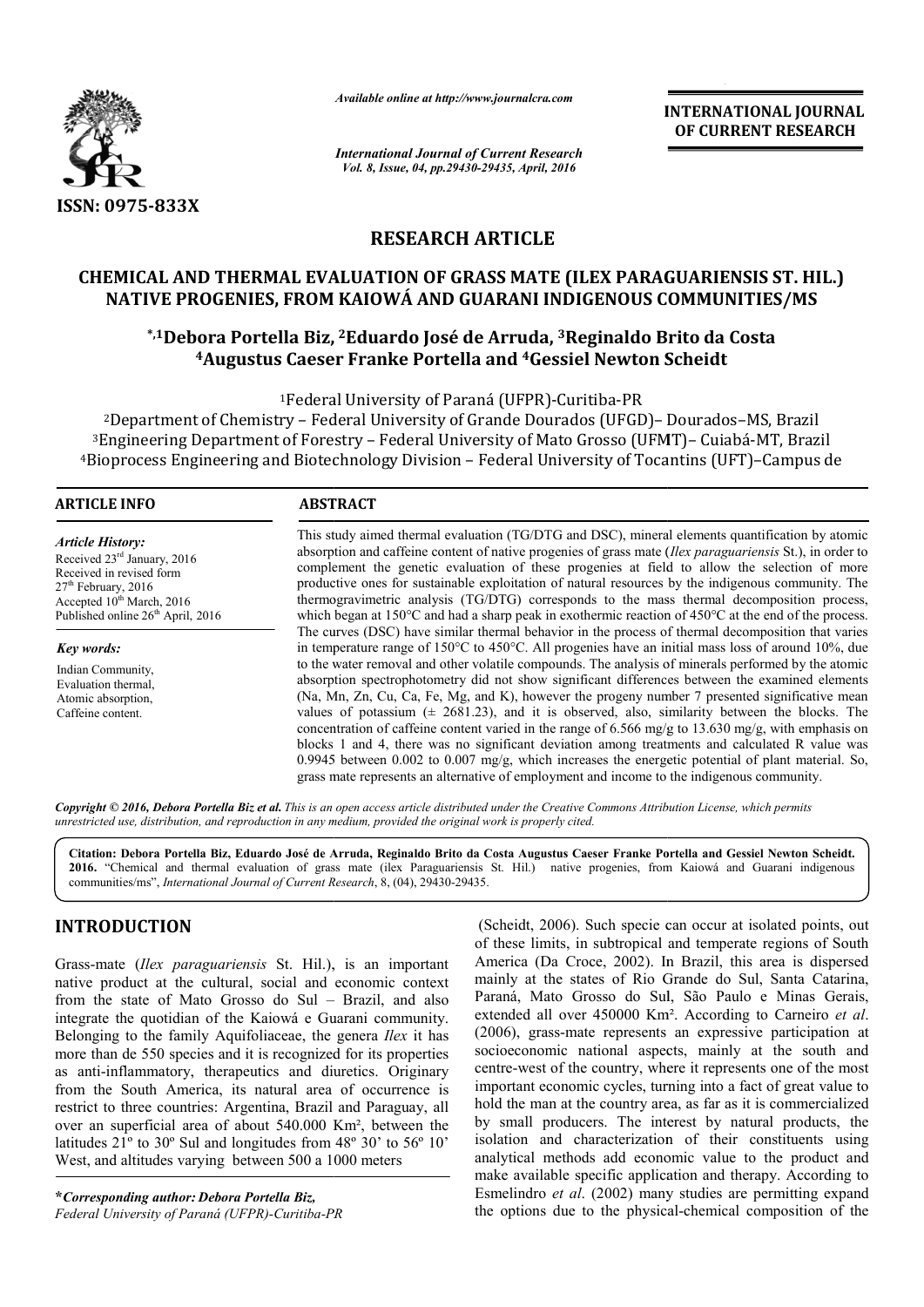grass-mate, adding biotechnological studies with protein and functional molecules, as far as the extraction of compounds with industrial interest. According to Bastos *et al*. (2006) the chemical-physical investigation related to grass-mate were initiated by Trommsdorff in 1836, constantan the presence of many resinous substances, dying material, tannic acid, among other elements. The identification of the main alkaloid, the caffeine, occurs in 1843 by Stenhouse. Analysis and studies about grass-mate has reveled a composition that identify many properties that bring benefits to human being, because the material has alkaloids (caffeine, methylxantine, teofiline e teobromine), tannins (folic and caffeic acids), vitamins (A, B1, B2, C e E), mineral salts (aluminum, calcium, phosphor, iron, magnesium, manganese and potassium), proteins (essential amino acids), sugars (fructose, glucose, rafinose and sucrose), grasses (essentials oils and wax substances), besides it has cellulose, dextrin, saccharine and gums.

Other important aspect related to the chemical and thermal characterization of the leaves, objecting the use of these bioactive products at commercial and therapeutic application, because the use of medicinal plants at Brazil helps significantly the basic health care and for the therapy of common infections, where many plants are used without any evidence of their efficacy. (Asolini *et al*., 2006; Gnoato *et al*., 2007). Facing this exposition, the present work have the objective of evaluate the thermal stability and heat flux involved at the thermal decomposition process, evaluate the analysis of mineral using atomic absorption and the quantitative determination of caffeine at native progenies of grass-mate (I*lex paraguariensis* St. Hil.), at indigenous reserve of Kaiowá and Guarani.

# **MATERIALS AND METHODS**

The progenies of native grass-mate (*Ilex paraguariensis* St. Hil) were finding installed in blocks sparsely by chance at experimental area of indigenous reserve of Kaiowá and Guarani, at the district of Caarapó at the State of Mato Grosso do Sul. The total area of the reserve has 3600 hectares, localized at the latitude 22° 35' South and longitude 55° 00' West (Fig.1). The experimental design to collect the grassmate samples were the blocks randomized, with 7 treatments, 5 repetitions and 10 plants by parcel. The parcels sizes were of 4  $m^2$  (2 X 2).



**Fig. 1.** *Localization of the Indigenous Reserve of Caarapó/MS*

# **Grass-mate Leaves Chose, Harvest and Drying**

The vegetal part selected for the study of the thermal behavior, atomic absorption of the mineral and quantitative determination of caffeine at the grass-mate (*Ilex paraguariensis* St. Hil.), were the leaves of the native progenies selected for genetic improvement program. The samples were collected by chance, at various haughty of the tree, cleaned and dried in drier with forced air circulation at 40°C for 72 hours. After drying, the samples were milled until 35 meshes. About 10 milligrams of the samples were used for the analysis of the thermal behavior; 3 grams were used for the determinations of minerals (K, Ca, Na, Mg, Fe, Mn, Cu e Zn) and 2 grams for the quantitative determination of caffeine.

### **Thermal behavior**

*Thermogravimetry- Derivate Thermogravimetry (TG-DTG)***:** The curves TG-DTG were obtained at a num "Shimadzu Thermal Analysis System TA- 50H", composed by a microbalance with the maximal capacity of 2000 mg and sensitive of 1 ug; oven TGA-50H, able to operate from environmental temperature to 1400°C, controlled by a micro processing. The thermo-gravimetric curves were done in nitrogen atmosphere (N2), using cadinhos de alumina  $(AI_2O_3)$ .

*Differential Sploratory Calorimetry (DSC):* The curves DSC were obtained at the equipment DSC-50 - Shimadzu, able to operate from environmental temperature to 750°C, that takes part of the "Shimadzu Thermal Analysis System TA- 50H", using as sample support, cadinho de alumina without cap, and as reference, a similar cadinho, empty, in nitrogen atmosphere.

*Mineral Analysis by Atomic Absorption***:**The analyses of metals (Ca, Mg, Cu, Mn, Zn e Fe) were done at an Atomic Absorption Spectrum (FAAS) at the absorption mode and for the determination of K and Na at the emission mode. The quantitative determination of metals at the samples was based at the calibration curve obtained with the standard solution (external standard method). To avoid possible interferences at the analysis of Ca and Mg, it was added lanthanum chloride 1% to acid solutions (samples and standard solutions). 3 g of the samples were submitted to carbonization at electric plate at 350°C. After, it was incinerated at a muffle at 700°C for a period of more or less 7 hours. The ashes produced were dissolved into 2 mL of nitric acid concentrated and 2 mL of  $H<sub>2</sub>O<sub>2</sub>$  30% in volume. This solution was heated till the clarification of the sample. The final solution was filtered on quantitative filter, and the volume was lead to 50 mL with deionized water. All determinations were done in triplicate for the samples and for the standard solutions. The results of macro and micro nutrients were submitted to the variance analysis and the average of the treatments compared statistically by the Duncan test, using a computational program (software SANEST).

### **Quantitative Determination of Caffeine**

The determination of the amount of caffeine can be divided into three steps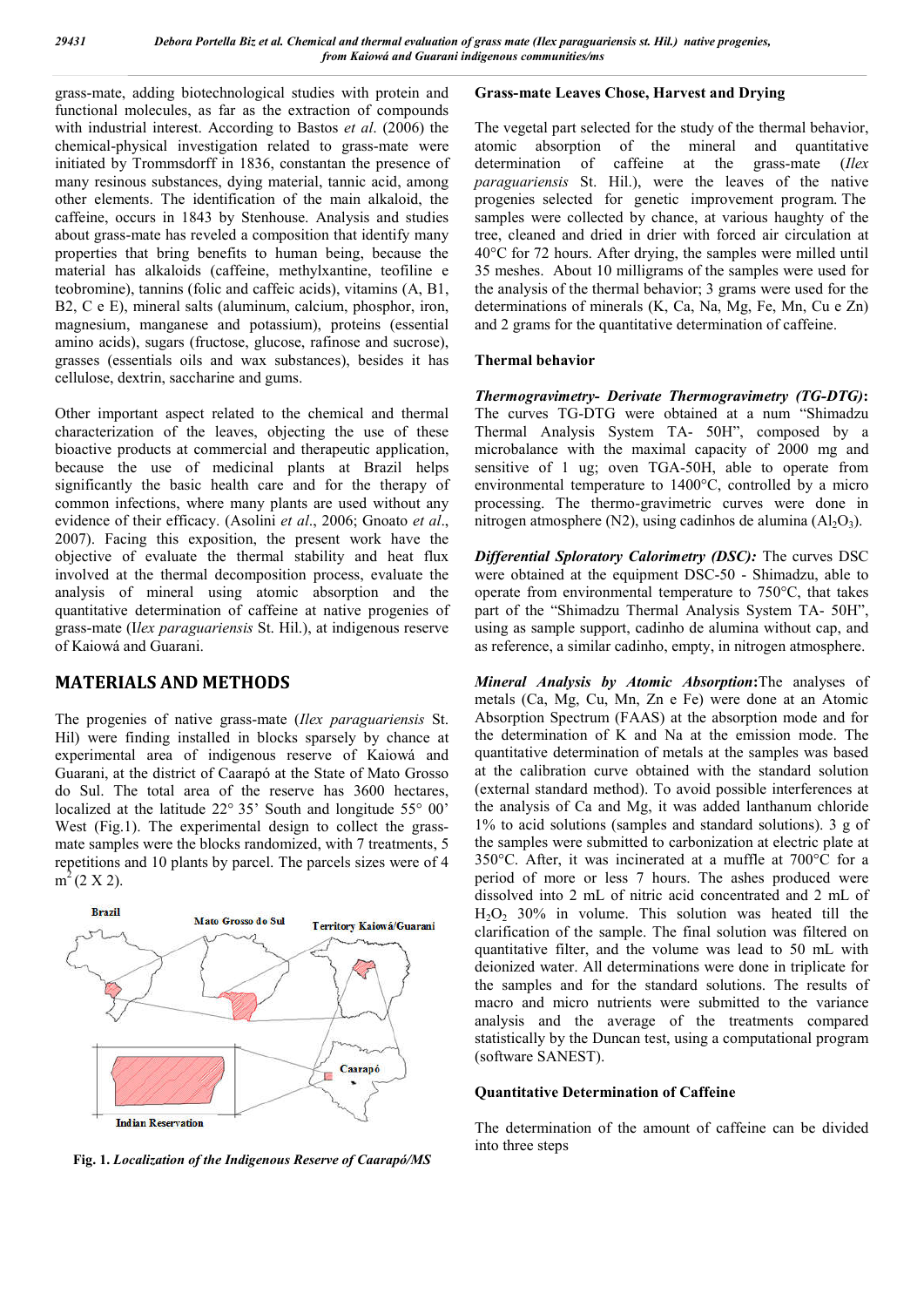*Caffeine Extraction***:** It was used 2 g of material for each sample, which was heat in water bath at 80°C during 15 minutes with 4 mL of sulfuric acid, after it was added 50 mL of hot water and it was kept for more 15 minutes at 80°C. Then the sample was filtered at hot temperature, refreshed and neutralized with NaOH solution at 40%. At the end of this step, it was done the extraction with chloroform (4 turns with 20 mL each). The obtained extract was desiccated with anidro sodium sulfate, collected in volumetric flask of 100 mL and the volume was completed with chloroform.

*Reference solution Preparation:* 10 mg de caffeine (Merck, p.a) was dissolved into 100 mL de chloroform. Solutions contemning 2.5; 5.0; 7.5; 10.0; 15.0 and 20.0 mg of caffeine per 50 mL in chloroform were prepared. It was measured the absorbance of these solutions at 290.5 nm (wave length), using chloroform as blanch.

*Quantitative Determination of caffeine***:** 1 mL of the extract was taken and diluted into25 mL of chloroform, in duplicate. Then it was measured the absorption of the solution in spectrophotometer (AQUAMATE), using cubes of quartz de 1 cm de thickness, according to the methodology specified by Institute Adolfo Lutz (2005), adapted by Valduga, 1994, and Esmelindro *et al*., 2002. In order to evaluate the linearity of the response and the detention limit of these spectrometric conditions it was constructed the calibration curve for the analysis of caffeine in chloroform. The curve (fig. 2) correspondent to the absorption of caffeine solutions allow verify that it was not find a significant deviation of the linearity, being the correlation factor  $r^2 = 0.9945$  between 0,002 a 0,007 mg/mL of caffeine.



**Fig. 2. Calibration curve for the analysis of caffeine in chloroform**

# **RESULTS AND DISCUSSION**

It were analyzed leaves obtained of selected progenies at the phase of mudas production of native grass-mate, to obtain data about the thermal stability and the flux of heat involved at the thermal decomposition process of this vegetal biomass, thought the "Thermogravimetry – Derived Thermogravimetry" (TG-DTG) and Differential Sploratory Calorimetry (DSC). The samples were collected by chance, dried, milled to the analysis of the thermal behavior. Fig. 3 shows the curves TG - DTG of the sample of grass-mate *in natura*. The curve TG show the loss in mass in three steps: the first curve correspond to the dehydrates process (10%) from environmental temperature to 150ºC. From this temperature to 450ºC there

were two loses subdivided in two more steps, but in consecutive reactions according to the curve DTG, until the obtention of the ash content, as can be observed for the progenies 4, 5 e 2. The curve DSC for the grass-mate *in natura* shows broad endotherms correlated to the dehydratation, showed at the curves TG e DTG, followed by two exotherms also in accordance to the mass loss observed.



**Fig. 3. Curves of TG e DTG related to the samples of grass-mate in natura, obtained at temperature between 50 °C to 900 ºC in dynamic atmosphere of synthetic air with the flow of 100 mL⁄min,**  heating rate of 20 °C. min<sup>-1</sup>, support of  $\alpha$ -Al<sub>2</sub>O<sub>3</sub>.

Figure 4 shows the curves DSC with similarity at the thermal behavior; otherwise the progenies 6, 7 e 3 present final mass losses around 450°C at the decomposition process. All progenies present an initial mass lost around 10%, due to water elimination and other volatile compounds of the grass-mate in low quantities, probably organic compounds with low molecular weight. At the sequence two consecutive mass loses beginning in range temperatures of 280 °C to 320 °C that are attributed to the samples thermo decomposition process. At 450ºC there is a strong exothermic reaction provoked by the over heat plus the heat generated by the sample in oxidant atmosphere, causing a bowling at the TG curve. On the other hand the curves DSC of these samples, at this same range of temperature show a big exothermic pick, provoked by the same reason.



**Fig. 4. DSC Curves related to the samples of grass-mate in natura, obtained at temperature between 50 °C to 900 ºC in dynamic atmosphere of synthetic air with the flow of 100 mL⁄mi , heating rate of 20 °C. min<sup>-1</sup>, support of α-Al<sub>2</sub>O<sub>3</sub>**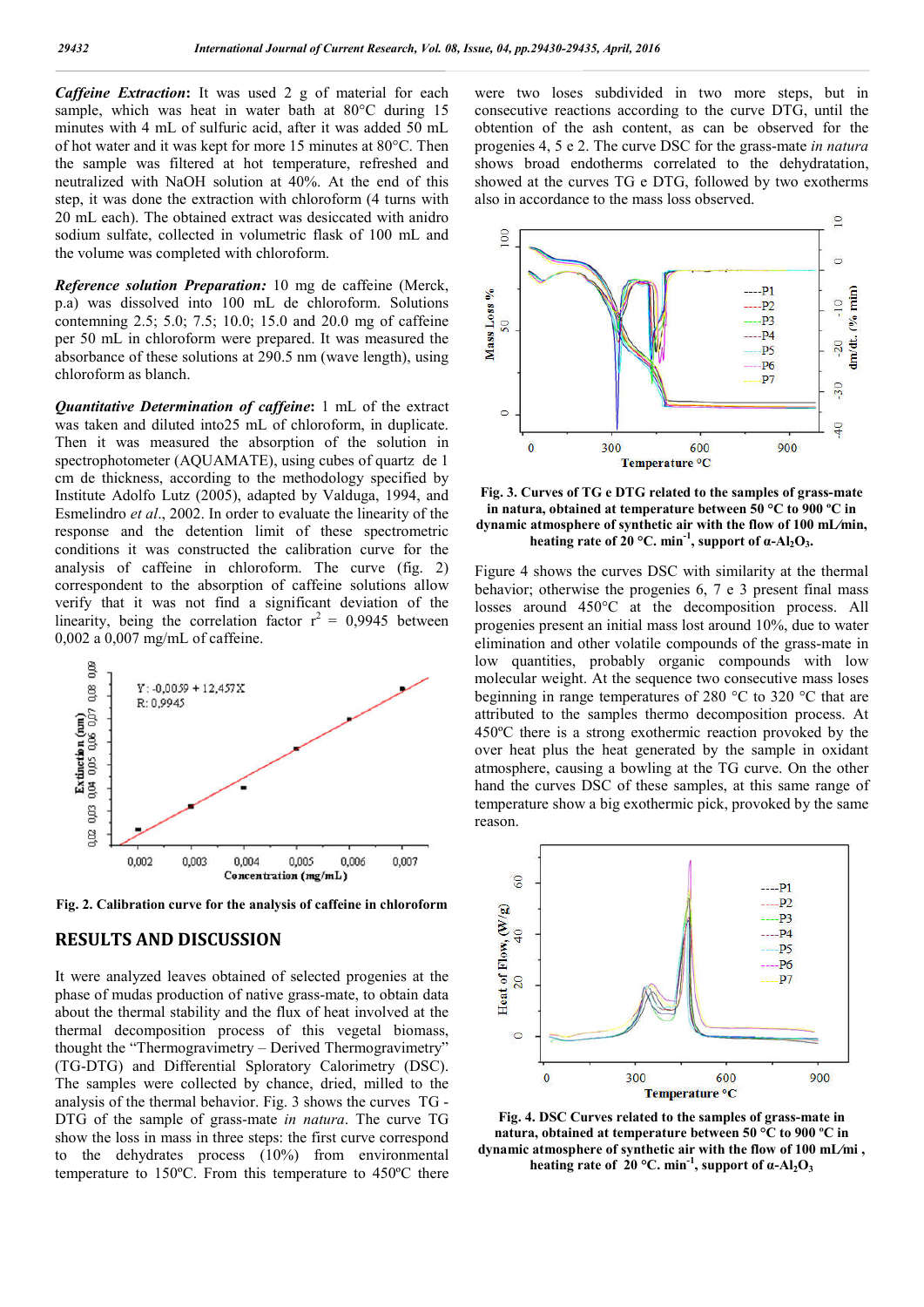According to Oliva (2007), the concentration of nutrients at the grass-mate plant, varies significantly function of the material origin and soil nutrient concentration, weather, specie, plant age, harvest season and mainly the genetic characteristics. The results obtained related to the mineral contents determination done by atomic absorption spectrophotometry among the progenies of grass-mate were considered satisfactory to the elements Na, Mn, Zn, Cu, Ca, Fe, Mg e K. But, there are significant differences among the progenies. These differences can be attributed to the allow ability of the reminiscent native genetic material. According to Heinrichs and Malavolta (2001) the analysis done on grass-mate showed that this plant has many vitamins, along with calcium, magnesium, sodium, iron and fluor, among other elements essential to life. Summarizing, the main difference among the chemical-physics parameters measured by atomic absorption spectrophotometry (Table 1) was statistically significant among the native progenies analyzed, mainly the average values of Mn, Zn, Ca e Fe. On the other hand this evaluation was spotted in analyze the present data, because different methods were used to dissolve the solids obtained at the total digestion of the samples, and also the age of the plants represents an important effect of differentiation of the leaves concentration.

noticed that all progenies have average contents of Ca satisfactory, but the progenie P1 showed the highest concentration with  $982.90$  mg kg<sup>-1</sup> and the progenie P3 presented the lowest concentration with  $590.40$  mg kg<sup>-1</sup>. According to Malavolta *et al*. (1997), this nutrient is essential to keep the structural integrity of the cellular membrane and walls. Souza *et al*. (2008) describes that this behavior can be occurred due to the function of the characteristic of the nutrient (Ca), presenting low mobility at the plant due to its immobilization at the cellular wall and at the phloem, mainly at the form of calcium oxalate. Fe presents a different behavior comparing to the other elements. As it is observed, the average contents are high, around  $11.99$  mg kg<sup>-1</sup> and there are a few variations among the progenies and among the blocks analyzed. In the case of Fe, we should consider that the specific absorptions mechanisms of this element are closely linked with the genotype of the plant (Jolley and Brown, 1994). When it comes to the ashes, the results show no significative differences among the minimum and maximum contents, on the other hand it is observed a small reduction of the minerals obtained at this analysis, is possibly related to the methodology used; many papers report contents measured from classical gravimetric analysis thought calcinations of the

**Table 1. Average amount of the minerals (mg kg-1 ) done by atomic absorption spectrophotometry, of the progenies of the native grass-mate cultivated at the indigenous reserve Kaiowá and Guarani, Caarapó-MS**

| Progenies      | Elements           |                    |                     |                    |                    |                     |                    |                     |                     |  |
|----------------|--------------------|--------------------|---------------------|--------------------|--------------------|---------------------|--------------------|---------------------|---------------------|--|
|                | Ashes %            | Na                 | Mn                  | Zn                 | Cu                 | Ca                  | Fe                 | Mg                  | K                   |  |
| PI             | 5.07 <sup>b</sup>  | $86.00^\circ$      | $286.57^{\circ}$    | $2.03^{b}$         | 0.46 <sup>bc</sup> | 982.90 <sup>t</sup> | 10.70 <sup>b</sup> | $734.33^e$          | 478.23 <sup>a</sup> |  |
| P <sub>2</sub> | $5.87^\circ$       | $40.63^{ab}$       | 234.20 <sup>d</sup> | $2.20^{\circ}$     | $0.34^{\circ}$     | $717.30^{\circ}$    | $10.63^{\rm b}$    | $482.20^a$          | $802.63^{\rm d}$    |  |
| P <sub>3</sub> | 6.10 <sup>c</sup>  | $38.50^a$          | $125.33^{a}$        | $2.93^{\circ}$     | $0.31^{\rm a}$     | $590.40^{\circ}$    | $13.30^\circ$      | $525.93^{b}$        | $1198.00^{\circ}$   |  |
| <b>P4</b>      | 4.97 <sup>ab</sup> | $42.87^{b}$        | $175.30^{b}$        | $1.67^{\circ}$     | $0.46^{bc}$        | $723.73^{\circ}$    | $12.90^\circ$      | $484.80^{a}$        | $955.73^e$          |  |
| P <sub>5</sub> | $4.33^{a}$         | $39.30^{a}$        | $184.43^{\circ}$    | 2.77 <sup>d</sup>  | $0.30^{a}$         | 703.37 <sup>b</sup> | 9.47 <sup>a</sup>  | $499.86^{ab}$       | 640.50 <sup>b</sup> |  |
| P6             | $5.20^{b}$         | 54.70 <sup>d</sup> | $176.23^{b}$        | 3.20 <sup>t</sup>  | $0.42^{\rm b}$     | $858.30^{\circ}$    | $15.80^{\rm d}$    | $542.30^{\circ}$    | $1282.23^t$         |  |
| P7             | $5.43^{b}$         | $46.90^\circ$      | $185.87^{\circ}$    | $2.83^{\text{de}}$ | 0.49 <sup>d</sup>  | 791.97 <sup>d</sup> | $11.17^{bc}$       | 645.46 <sup>d</sup> | 626.00 <sup>b</sup> |  |
| Average        | 5.28               | 49.84              | 195.41              | 2.51               | 0.39               | 766.85              | 11.99              | 559.26              | 686.76              |  |
| $CV\%$         | 11.18              | 33.91              | 26.19               | 22.07              | 19.86              | 16.42               | 17.87              | 17.03               | 35.53               |  |

Average with the same letters, are not statistically different at the level of 5% at the test of Duncan,

considering the native progenies of grass-mate.

**Table 2. Average content of caffeine (mg/g) measured by spectrophotometry at UV, of the progenies of native grass-mate cultivated at the indigenous reserve of Kaiowá and Guarani, District of Caarapó-MS**

| Progenies       |                 | Treatments        |                    |                    |                    |  |  |  |  |
|-----------------|-----------------|-------------------|--------------------|--------------------|--------------------|--|--|--|--|
|                 | Block 1         | Block 2           | Block 3            | Block 4            | Block 5            |  |  |  |  |
| PI              | $10.58^{ab}$    | $6.56^{\circ}$    | 9.29 <sup>ab</sup> | $11.38^{bc}$       | $11.54^c$          |  |  |  |  |
| P <sub>2</sub>  | $12.18^{b}$     | 913 <sup>c</sup>  | $11.06^{b}$        | 11.06 <sup>b</sup> | $11.38^{b}$        |  |  |  |  |
| P <sub>3</sub>  | $12.66^{\circ}$ | 9.77 <sup>d</sup> | $10.25^{b}$        | $12.18^{\circ}$    | 13.30 <sup>d</sup> |  |  |  |  |
| <b>P4</b>       | $12.98^{\circ}$ | $12.34^e$         | 8.81 <sup>a</sup>  | $12.82^{\circ}$    | $10.41^a$          |  |  |  |  |
| P <sub>5</sub>  | $11.54^b$       | $12.02^{\circ}$   | $12.50^{\circ}$    | $10.25^{ab}$       | $10.58^{\rm a}$    |  |  |  |  |
| <b>P6</b>       | $10.25^{\circ}$ | 7.69 <sup>b</sup> | $11.38^{bc}$       | $9.45^{\circ}$     | 11.22 <sup>b</sup> |  |  |  |  |
| P7              | $13.63^{\rm d}$ | 9.77 <sup>d</sup> | $8.65^{\circ}$     |                    |                    |  |  |  |  |
| Average content | 11.97           | 9.61              | 1027               | 11.19              | 1140               |  |  |  |  |
| $CV\%$          | 10.43           | 21.88             | 14.07              | 11.02              | 9.04               |  |  |  |  |

Averages with the same letters do not differ statistically at the level of 5% by the Duncan test,

at the ambit of the native progenies of grass-mate.

It can be noticed signifficant differences at the average content of Mn at the progenies P1 (286.57) e P2 (234.20) comparing to the others progenies. According to Reissmann and Carneiro (2004) it is possible that one progenie be a Mn-tolerant and can accumulate this mineral, because it presents very high contents, above 1000 mg  $Kg^{-1}$  M.S., when compared to others progenies, without present toxicity signals. At the case of Zn the progenies P6 presented the highest concentration with 3.20 mg  $\text{kg}^{-1}$ , being the general average 2.51 mg  $\text{kg}^{-1}$ . It can be residue. At the present paper the values obtained used the thermo gravimetric analysis, with better sensibility. Among the compounds of great nutritional and pharmacological interest at the physic-chemical composition of grass-mate (*Ilex paraguariensis* St. Hil.) is the caffeine. According to Brenelli (2003) caffeine is an alkaloid with biological activity (Fig.1), containing nitrogen, with varied pharmacological action; among other effects, caffeine causes alteration at the cardiovascular and central nervous system. Caffeine belongs to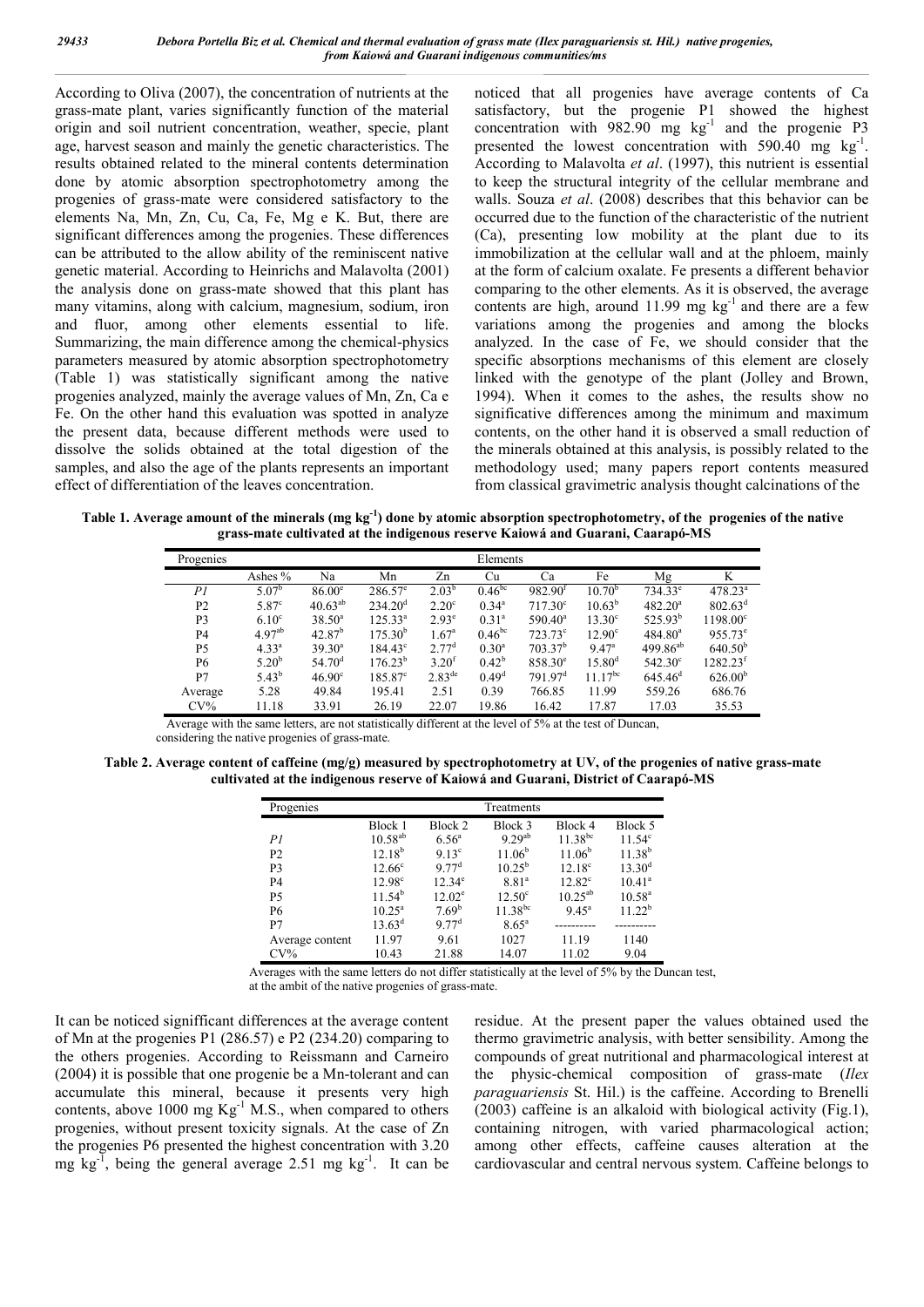a class of natural occurring compounds called xantin, that possibly, are the most ancient stimulant known, and at this context caffeine is one of the most potent.



**Fig. 5. Chemical structure of caffeine**

Table 2 presents the average contents of caffeine (mg/g) found at the samples of native grass-mate, cultivated at the indigenous reserve of Kaiowá and Guarani, District of Caarapó-MS. It can be seen that the average contents of caffeine (6.56 mg/g a 13.63 mg/g), for this study with young leaves, are similar with the range presented at the papers of Esmelindro *et al*. 2002 and Bastos *et al*. 2006. Giberti (1979) describes that depending on the specie, can happen variation at the taste, size and texture of the leaves and at the color of the hastes, varying the intensity of their properties. Data from Instituto Adolfo Lutz (1962), obtained with 100g of grass-mate showed many substances at its composition, and specifically about caffeine the concentration was varying from 0.8 to 2.0g/100g. According to Reissmann *et al*. (1999) the qualitative and quantitative determinations, can not be considered definitive, mainly because they present genetic interferences and characteristics of the different environmental. Buhrer (2001) describes that the natural factors can interfere directly at the composition and physic-chemical properties of the grass-mate, and can determinate the final quality of the product and its organoleptic characteristics.

#### **Conclusions**

- It is important to emphasize that the selection of genetic material from a specific region with natural occurrence of a certain specie can conduct to the formation of an improved populations; these populations with have good level of productivity and broad genetic variation.
- The TG-DTG and DSC curves showed that the stability and thermal decomposition of the progenies can vary at the same ranges; it is not observed significant changes at the samples thermo decompositions, because the characteristics events of the minerals are preserved.

The physic chemical composition of the macro and micronutrients were find at the sufficient level for the culture, as far as the caffeine content that was considered satisfactory, showing that the program of genetic improvement can reflect significantly to improve the native grass-mate progenies quality at the indigenous reserve of Kaiowá/Guarani.

#### **Aknowlegments**

The authors thank the Program Kaiowá/Guarani for the unconditional support and to CNPq.

# **REFERENCES**

- Asolini, F. C., Tedesco, a. M., Carpes, S.T., Ferraz, C., Alencar, S. M. 2006. Antioxidant and Antibacterian activity of the Phenolic Compounds at the Plants Extracts Used as teas. *Braz. J. Food Technol*., v. 9, n. 3, p. 209-215.
- Bastos, D. H. M., Fornari, A. C., Queiroz, Y. S., Torres, E. A. F. S. 2006. Bioacitves compounds content of chimarrão infusions related of the moisture of yerba maté (*Ilex paraguariensis*). *Brazilian Archives of Biology and Technology*, v. 49, n. 3, p. 399-404.
- Brenelli, E. C. S. 2003. A extração de cafeína em bebidas estimulantes: uma nova abordagem para um experimento clássico em química orgânica. *Química Nova*, v.26, n.1, p. 136-138.
- Buhrer, N. E. 2001. About the Padronization of a Practical Method to the Dosage of Caffeine. *Brazilian Archives of Biology and Technology*. v. 1, p. 123-125.
- Carneiro, C., Reissmann, C.B., Marques, R. 2006. Comparação de métodos de análise química de K, Ca, Mg e Al, em folhas de erva-mate *(Ilex paraguariensis* St. Hil.). Cerne, v. 12, n. 2, p. 113-122.
- Croce, D.A. D. M. 2002. Características físico-químicas de extratos de erva-mate (*Ilex paraguariensis* St. Hil) no estado de Santa Catarina. *Ciência Florestal*, v. 2, n. 2, p. 107-113.
- Esmelindro, M. C., Toniazzo, G., Waczuk, A., Dariva, C., Oliveira, D. 2002. Caracterização físico-química da ervamate: influência das etapas do processamento industrial. Ciência e Tecnologia de Alimentos. v. 22, n. 2, p.193-204.
- Giberti, G. C. 1979. Las espécies argentinas del gênero *Ilex* L. (Aquifoliaceae). Darwiniana, v. 22, n. 1-3, p. 217-240.
- Gnoato, S. C. B., Bassani, V. L., Coelho, G., Schenkel, E. P. 2007. Influência do método de extração nos teores de metilxantinas em erva-mate (*Ilex paraguariensis* A. St. Hil., Aquifoliaceae). Quim. Nova, v. 30, n.2, 304-307.
- Heinrichs, R. and Malavolta, E. 2001. Composição mineral do produto comercial da ervamate (*Ilex paraguariensis* St. Hil.). Ciência Rural, Santa Maria, v. 31, n.5, p.781-785.
- Heinrichs, R. and Malavolta, E. 2001. Composição mineral do produto comercial da erva-mate *( Ilex paraguariensis St. Hill).* Ciência Rural, Santa Maria, v. 31, n. 5, p. 781-785.
- I.A.L. Normas analíticas do Instituto Adolfo Lutz: Métodos físico-químico para análise de alimentos. 4ª. ed. São Paulo, 2005.
- Jolley Von, D. and Brown, J. C. 1994. Genetically controlled uptake and use of iron by plants. In: Manthey, J. A.; Cowley, D. E.; Luster, D. G. (Ed.). Biochemistry of metal micronutrients in the rhizosphere. Boca raton: Lewis Publishers, p. 251-266.
- Malavolta, E., Vitti, G. C., Oliveira, S. A. 1997. de. Avaliação do estado nutricional das plantas: princípios e aplicações. 2<sup>a</sup> ed. Piracicaba: Potafos, p. 319.
- Oliva, E. V. 2007. Composição química e produtividade de procedências e progênies de erva-mate (*Ilex paraguariensis*  St. Hil.) cultivadas em Latossolo Vermelho distrófico no município de Ivaí – PR. Curitiba. 73 f. Dissertação (Mestrado em Ciências do Solo) - Universidade Federal do Paraná.
- Reissmann, C. B. and Carneiro, C. 2004. Composição Química de erva-mate (*Ilex paraguariensis* St. Hil.), transcorridos